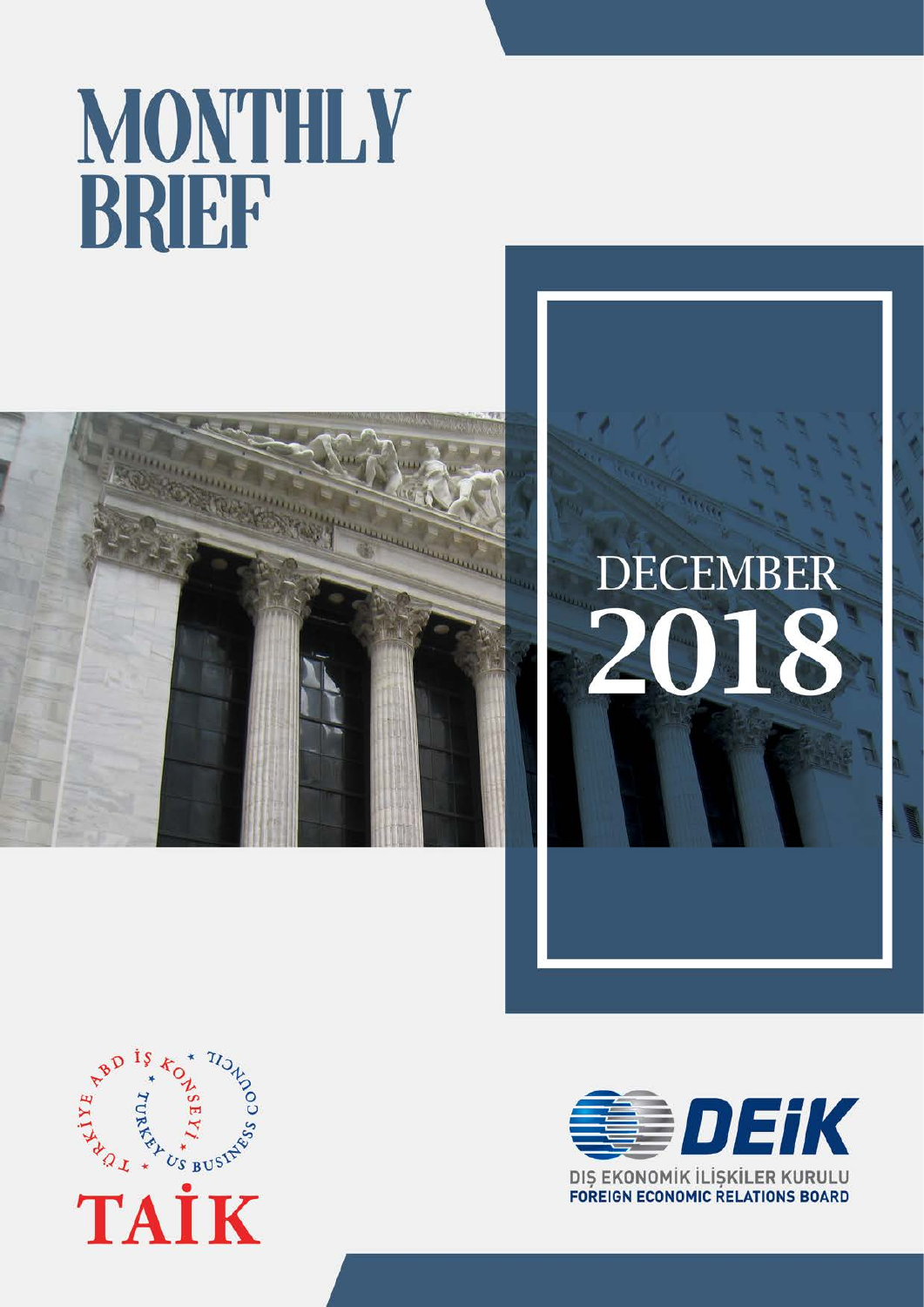

# MONTHLY BRIEF

## **DEİK TAİK** ABOUT ABOUT

*Upon its establishment in 1986, the Foreign Economic Relations Board of Turkey (DEİK) was assigned with the following tasks: to organize and manage the foreign economic relations of the Turkish private sector, in particular with respect to foreign trade, international investments, services, contracting and logistics; to analyze investment opportunities at home and abroad; to help boost the country's exports, and to coordinate similar business development activities. DEİK operates through its Business Councils.*

*The Turkey-U.S. Business Council (TAİK) is Turkey's oldest business council. Established in 1985, TAİK's mission is to enhance trade and investment relations between Turkey and the United States. TAİK operates under the umbrella of the Foreign Economic Relations Board of Turkey (DEİK). TAİK has a clear mission: to bolster trade and economic relations between Turkey and the United States. TAİK works with American and Turkish companies to bolster their strategic partnerships, and to promote Turkey's strengths as a destination for American investment.*





2 DECEMBER **2018**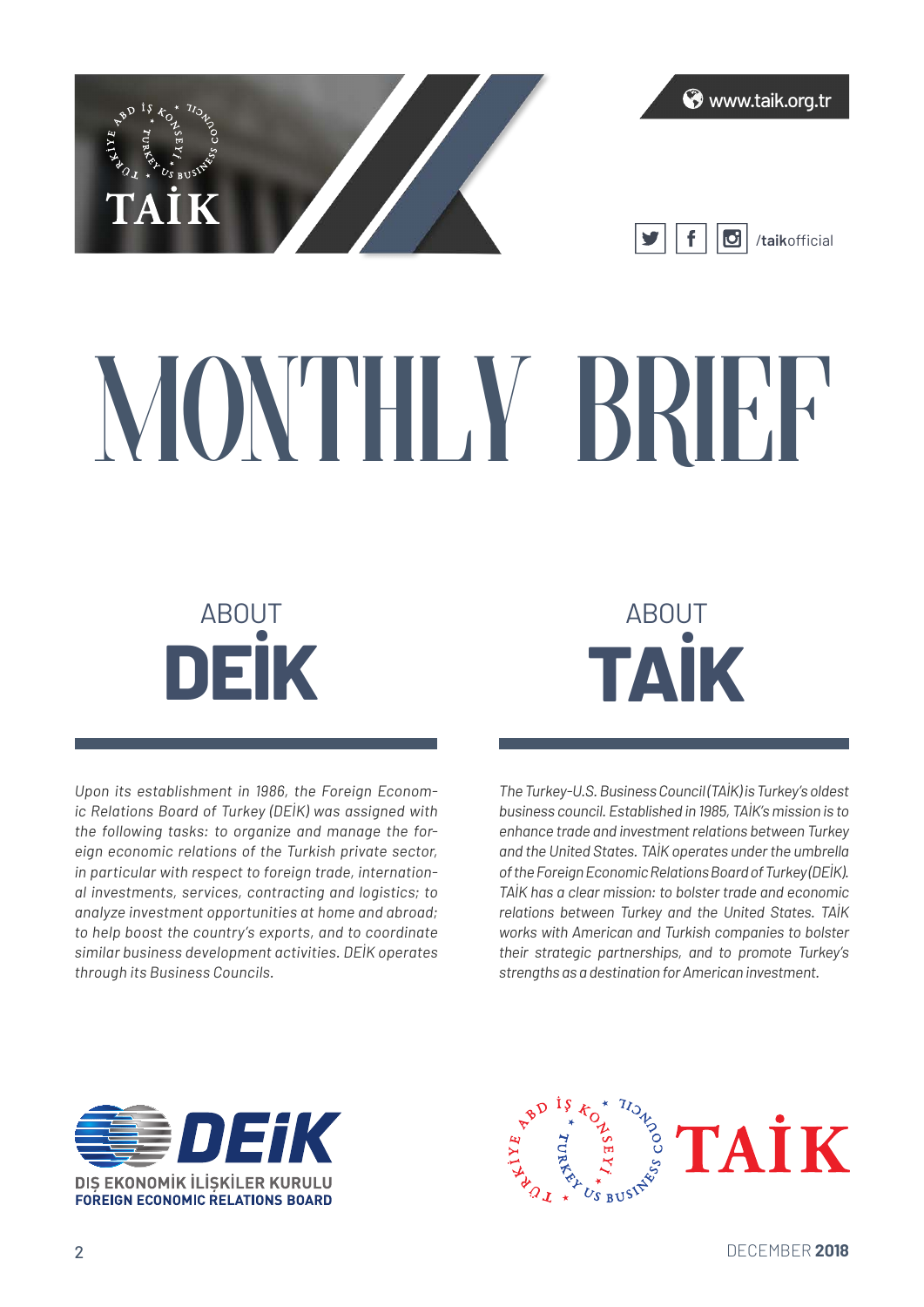#### **HIGHLIGHTS ON U.S. ECONOMY & TURKEY-U.S. TRADE**



ÎĪĪ

**U.S. Real GDP** increased at an annual rate of 3.5% in the third quarter of 2018, according to "second" estimate released by the Bureau of Economic Analysis. In the second quarter, real GDP increased 4.2% (revised).

**U.S. total nonfarm payroll employment** increased by 155,000 in November, and the unemployment rate was unchanged at 3.7%. Employment increased in healthcare, manufacturing, transportation and warehousing.

**2.2%**

**3.7%**

**U.S. Consumer Price Index** for all urban consumers was unchanged in November on a seasonally adjusted basis. Over the last 12 months, the all items index increased 2.2% before seasonal adjustment.



**U.S. exports of goods in October 2018** decreased by 0.3% to \$141.5 billion compared to previous month.



**U.S. imports of goods in October 2018** increased by 0.2% to \$219.6 billion compared to previous month.

**\$8.3** BILLION **U.S. exports of goods to Turkey in October 2018** decreased by 30.4% to \$640.9 million compared to previous month. **Total U.S. exports to Turkey in the first ten months of 2018 has reached to \$8.3 billion.**

**\$9.1** BILLION

**U.S. imports of goods from Turkey in October 2018** increased by 23.8% to \$994.5 million compared to previous month. **Total U.S. imports from Turkey in the first ten months of 2018 has reached to \$9.1 billion.**

Turkey has been U.S.'s 37th largest export market in the October 2018. **Leading U.S. exporting industries to Turkey** in October were **aircrafts and spare parts** (\$135.8 million), **mineral fuels** (\$77.4 million), **iron and steel products** (\$70.4 million), **machinery and spare parts** (\$56.7 million), **and electrical machinery, equipment and spare parts**  (\$37 million) which in total comprise 58.8% of overall exports to Turkey in October. **37th**

Turkey has been U.S.'s 31st largest sourcing market in October 2018. **Leading Turkish exporting industries to U.S.** in October were **motor vehicles and spare parts** (\$105.7 million), **machinery and spare parts** (\$98.5 million), **carpets and other textile floor coverings** (\$58.5 million), **precious stones and jewelry** (\$47.9 million), **and articles of iron and steel** (\$44.2 million) which in total comprise 35.8% of overall exports to the U.S. in October. **31st**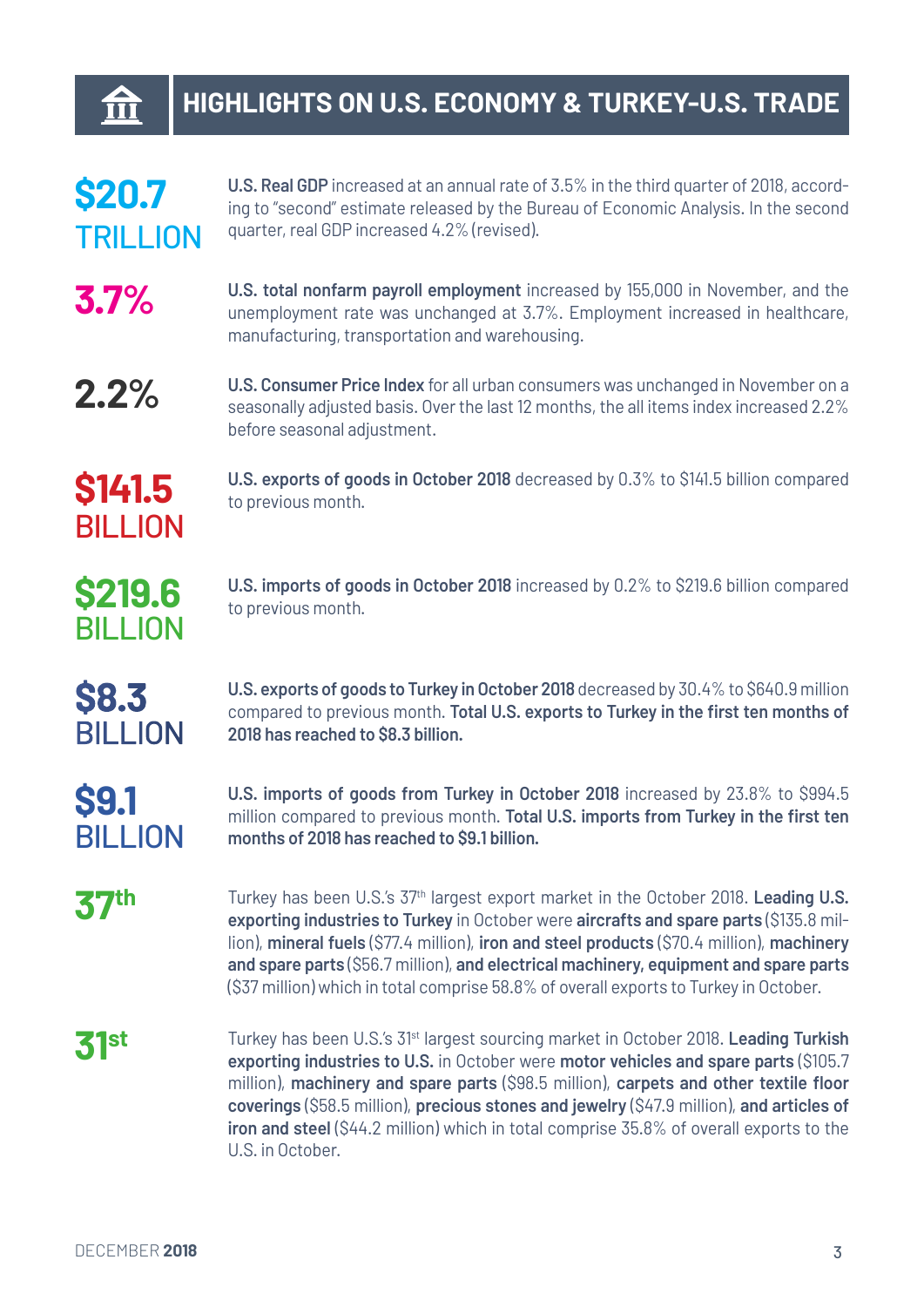

**Total assets of Turkish majority owned bank and non-bank U.S. affiliates has been registered as \$4.25 billion** in 2016, according to the latest data released by the U.S. Bureau of Economic Analysis. This figure corresponds to 0.03% of total assets of foreign majority owned bank and non-bank U.S. affiliates (\$13.4 trillion).

#### **\$23** MILLION

**U.S. exports of goods shipped by Turkish majority owned bank and non-bank U.S. affiliates** in 2016 has been registered as \$23 million, according to the latest data released by the U.S. Bureau of Economic Analysis.



#### **Source:** [InnoNative Advisors](http://innonativeadvisors.com/)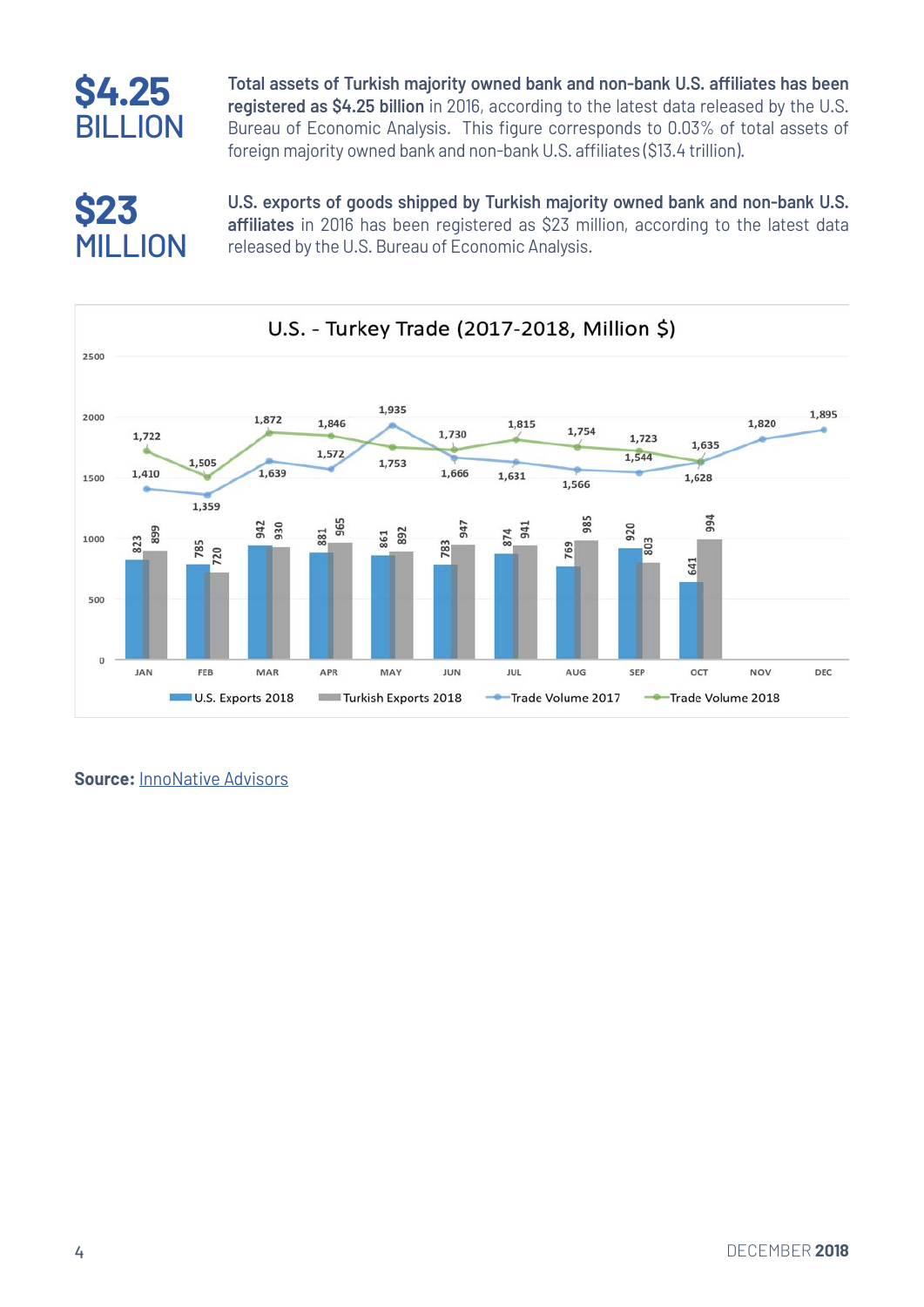## **NEWS**

#### **TURKISH PRESIDENT UNVEILS SECOND 100-DAY ACTION PLAN**

*President Recep Tayyip Erdoğan unveiled the second 100-day action plan in capital Ankara. President Erdoğan said 454 projects worth of 24 billion Turkish liras (nearly \$4.49 billion) will be completed as part of the plan.* 

"We completed 340 of 400 projects from first 100-day action plan," Erdogan said at the presentation meeting at the presidential complex. The president said that some 37.3 billion liras (\$6.96 billion) were spent on the projects in the first 100-day action plan while the projected amount was 43 billion liras (\$8.02 billion) for 400 projects, citing austerity measures.

On Turkey's efforts for development, Erdogan said the Financial Stability and Development Committee will be established to strengthen financial stability and develop finance sector. Also, Turkey Development Fund will be formed in order to boost private capital investments and generate alternative funding for high technology investments, he added. On energy project TurkStream Natural Gas Pipeline, Erdogan said: "We are starting construction of part of TurkStream Natural Gas Pipeline project on our lands and will finish it by the end-2019."

[Click here to read more…](https://www.aa.com.tr/en/economy/turkish-president-unveils-second-100-day-action-plan/1337889)

#### **TURKISH COMPANIES TO MEET INTERNATIONAL FUNDS IN NEW YORK IN JANUARY**

#### *Turkish companies will attend the first major investors' meeting of 2019 in New York.*

Under the organization of Austrian Raiffeisen Centrobank, the mutual funds managing \$3 trillion in total, will hear about the investment opportunities first hand from Turkish companies, including Vakıfbank, Koç Holding, Yapı Kredi and Mavi.

Raiffeisen Centrobank, which stands out as one of Austria's largest investment banks, will bring together Turkey's major companies with investors in New York on Jan. 17-18. During the "Turkish Days in New York" summit, more than 15 Turkish companies, including Garanti Bank, Akbank, Koç Holding, Anadolu Group, Şişecam and BİM, with a total market value of about \$30 billion will meet about 30 American funds managing a total of \$3 trillion in assets. The event aims for the companies and investors to come together, understand each other better and evaluate the investment opportunities first hand. Among the 30 American funds are world giants such as Morgan Stanley, Moon Capital, JPMorgan and Goldman Sachs. Some 20 percent of the funds managed by these companies, whose assets exceed \$3 trillion, are positioned in developing countries like Turkey.

[Click here to read more…](https://www.dailysabah.com/business/2018/12/18/turkish-companies-to-meet-international-funds-in-new-york-in-january)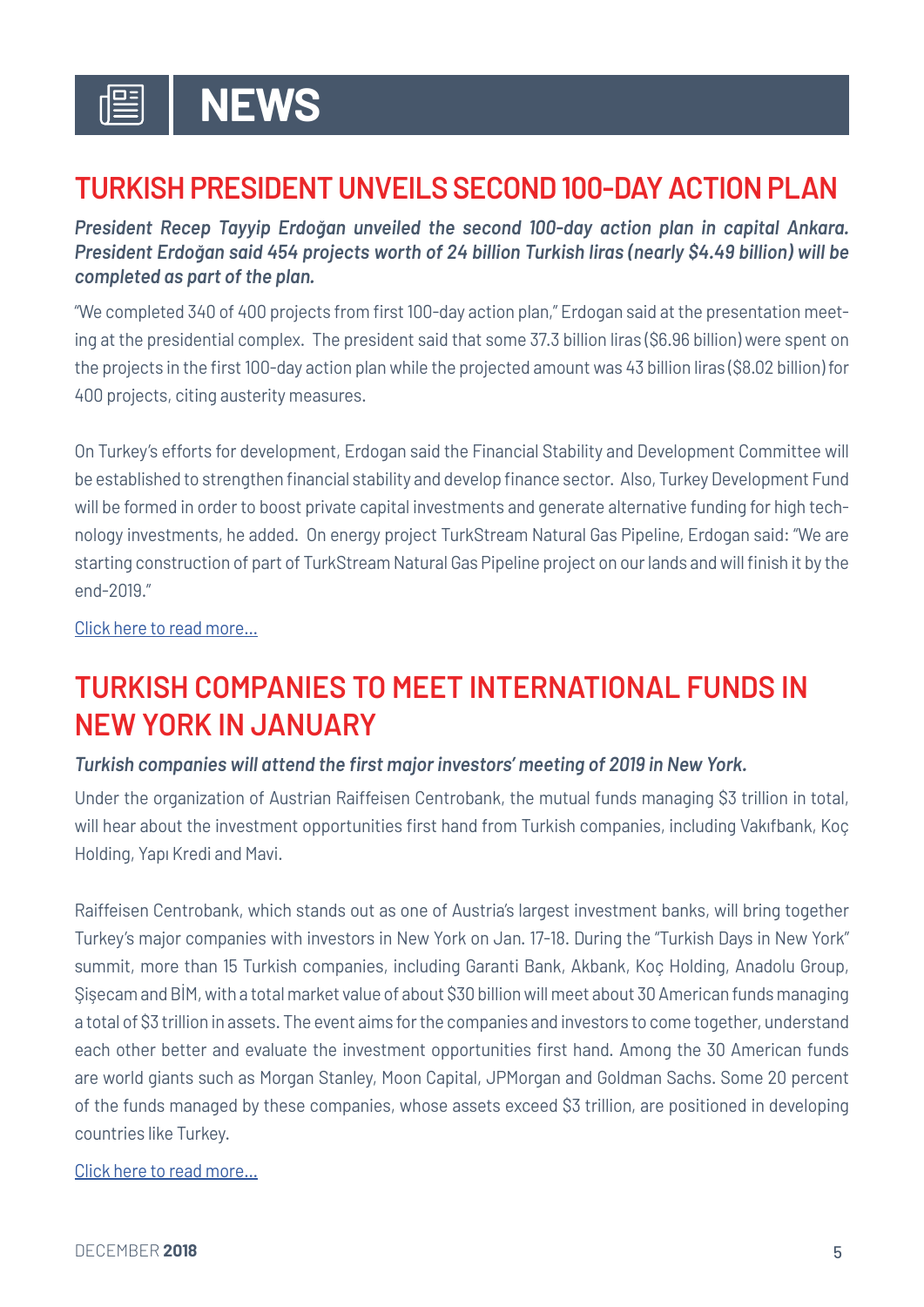#### **US MAKES AN OFFER TO TURKEY FOR THE SALE OF PATRIOT MISSILES**

#### *The United States has formally made an offer to Turkey for the sale of multibillion dollar Patriot air defense systems.*

The Agency, citing officials, informed that a U.S. delegation is holding talks with their counterparts at the Defense Industry, Foreign Ministry and Defense Ministry. It said the U.S. delegation submitted the offer for the sale of Patriots to Turkey but did not give details on the offer. The move comes after the U.S. State Department approved on Dec. 18 a possible foreign military sale of the Patriot air and missile defense system to Turkey for an estimated total of \$3.5 billion. According to the Defense Security Cooperation Agency, the State Department approved the sale of 80 Patriot MIM-104E Guidance Enhanced Missiles (GEM-T) missiles, 60 PAC-3 Missile Segment Enhancement (MSE) missiles and associated equipment.

[Click here to read more…](http://www.hurriyetdailynews.com/us-makes-an-offer-to-turkey-for-the-sale-of-patriot-missiles-140228)

#### **TURKEY WINS CASE AGAINST US TARIFFS AT WTO**

#### *Turkey has won its first appeal at the World Trade Organization (WTO) against additional U.S. tariffs imposed on steel imports, Trade Minister Ruhsar Pekcan said on Dec. 19.*

The U.S had imposed the countervailing tariffs in question on the ground that steel products from Turkey were subsidized, Pekcan added. "We previously won a similar appeal against Morocco. We have a professional team, we will continue to do great jobs," the minister said, speaking at a ceremony in Istanbul. The U.S. had already imposed 10 percent and 25 percent additional tariffs on aluminum and steel imports respectively from all countries on March 23. However, in August, U.S. President Donald Trump decided to double tariffs on aluminum and steel imports from Turkey to 20 percent and 50 percent, respectively.

[Click here to read more…](http://www.hurriyetdailynews.com/turkey-wins-case-against-us-tariffs-at-wto-139864)

#### **TURKEY'S LEADING BUSINESS GROUP WELCOMES NEW ECONOMIC MEASURES**

#### *Measures taken by the Turkish government up to now have been "exceptionally positive," head of the Turkish Industry and Business Association (TÜSİAD) said on Dec. 26.*

Erol Bilecik said difficulties due to the speculative attacks on the government in August were overcome thanks to incentives. "The business circle is satisfied with the incentives provided by the government, " Bilecik said. TÜSİAD foresees the Turkish economy to grow 1 percent next year and the inflation rate to hover around 17 percent, he added. Turkey's annual inflation was 21.62 percent in November, according to the latest data from the country's statistical office.

#### [Click here to read more…](http://www.hurriyetdailynews.com/business-group-welcomes-new-economic-measures-140025)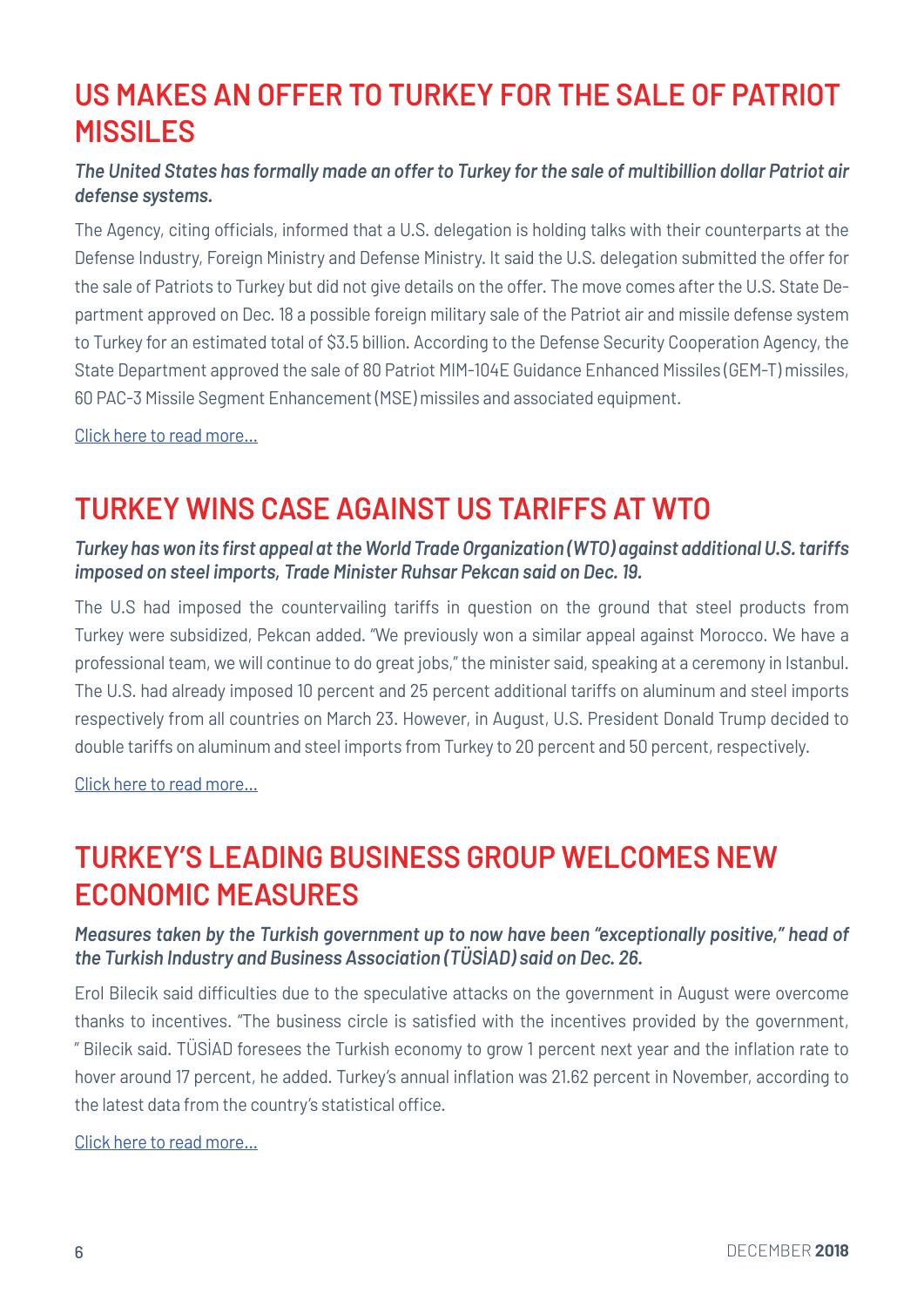#### **TURKEY'S BENCHMARK STOCK INDEX RISES AT OPEN**

#### *Turkey's benchmark stock index increased 0.22 percent or 199.30 points to open at 91,174.09 points on Dec. 28.*

On On Dec. 27, Thursday, Borsa Istanbul's BIST 100 index dropped 0.03 percent to close the day at 90,974.79 points with a daily trading volume of 3.7 billion Turkish lira (\$700 million). The U.S. dollar/Turkish lira exchange rate was 5.2890 as of 9.30 a.m. local time (0630GMT), slightly up from Thursday's closing rate of 5.2860.

[Click here to read more…](https://www.yenisafak.com/en/news/turkeys-benchmark-stock-index-rises-at-open-3470308)

#### **TURKEY'S SECTORAL CONFIDENCE RISES IN DECEMBER**

#### *Confidence in Turkey's key sectors of services and retail trade improved while construction fell in December on a monthly basis, according to the official data*

Turkey's retail trade confidence index surged 6.3 percent year-on-year to reach 96.4 this month, Turkish Statistical Institute (TurkStat) said in a statement. "In retail trade sector; business activity-sales, current volume of stock index and business activity-sales expectation indices increased by 13.1 percent, 4.6 percent and 3.3 percent, respectively," TurkStat said. The services sector index rose to 81.5 in December, up 2.2 percent from last month due to increase in "demand-turnover" and business situation compared to previous months. Construction confidence index decreased by 2.1 percent to 55.4 during the same period as current overall order books index slipped 13.5 percent.

[Click here to read more…](http://www.anews.com.tr/economy/2018/12/26/turkeys-sectoral-confidence-rises-in-december)

#### **TURKEY RECEIVED \$8.1BN IN FOREIGN INVESTMENT IN 9-MONTHS**

#### *Turkey received \$8.1 billion in net international direct investment from January to September 2018, the Industry and Technology Ministry announced. The sum of net foreign direct investment (FDI) was \$7.76 billion in the same period of 2017.*

According to the official data, the amount of net FDI the country received was \$1.06 billion in September, while the highest amount of FDI was seen in August with \$1.3 billion during the 9-month period. Regarding equity investment, which is the leading item on the overseas direct investment account, direct inflow to Turkey was some \$4.26 billion, with 64.8 percent of this amount coming from the European Union. During the period, Italy (\$478 million), Austria (\$418 million) and the Netherlands (\$338 million) were the top three European sources of direct capital inflow.

[Click here to read more…](https://www.middleeastmonitor.com/20181223-turkey-received-8-1b-in-foreign-investment-in-9-month/)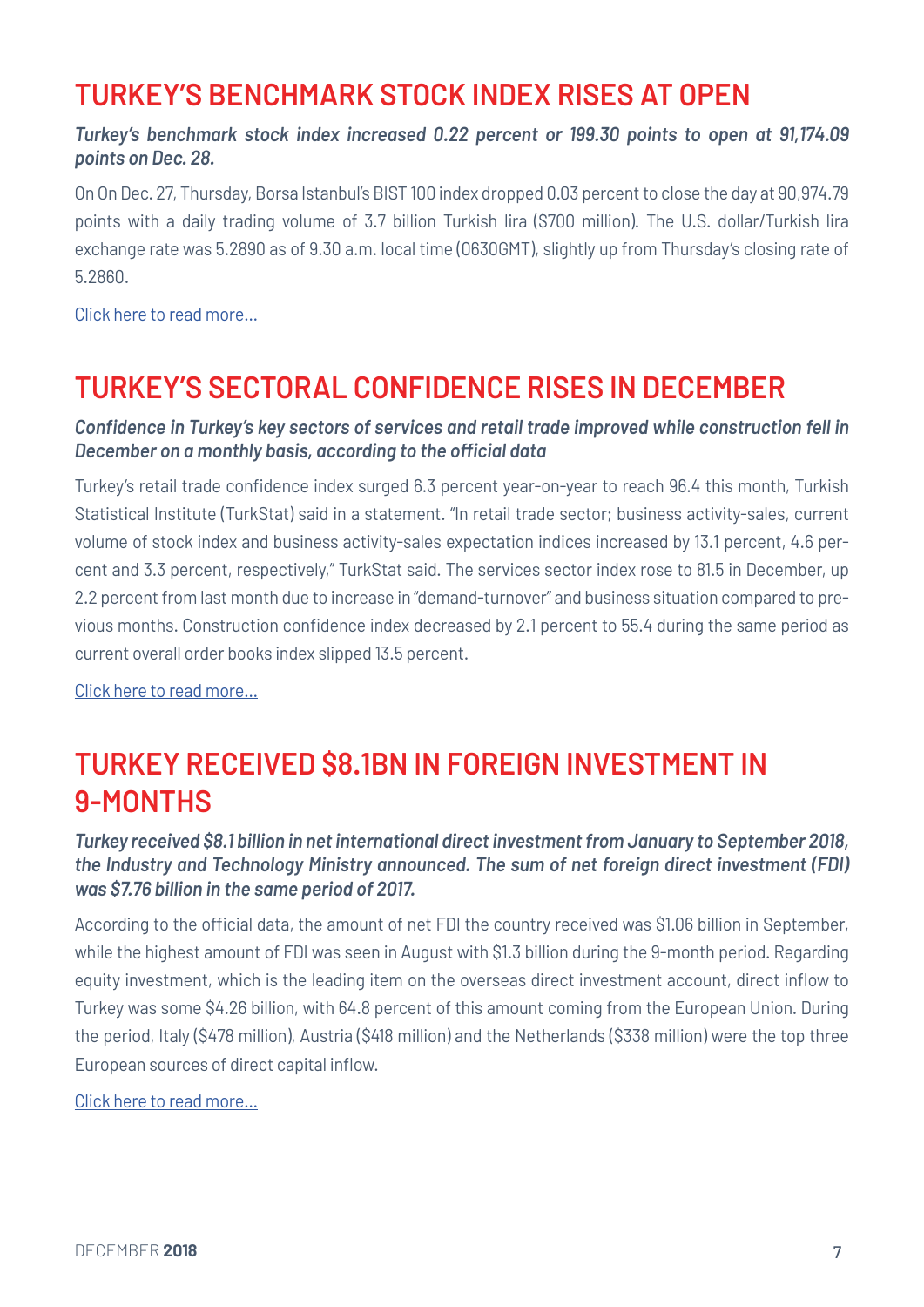

### **UPCOMING EVENTS**

#### **37TH ATC-TAIK ANNUAL CONFERENCE ON U.S.-TURKEY RELATIONS,** 14-16 April 2019



The **Turkey – U.S. Business Council (TAİK)** & **American Turkish Council's (ATC)** flagship event is the Annual Conference on U.S.- Turkey Relations. Held every year in Washington DC, the Conference convenes hundreds of U.S.-Turkey stakeholders and thought leaders to address key commercial and diplomatic topics between the two countries.

**37th ATC-TAIK Annual Conference on U.S.-Turkey Relations** will be held 14-16 April 2019 at the Trump International Hotel, Washington D.C.

Please visit **http://atctaikconference.com/** for more information.

#### **10TH TURKEY INVESTMENT CONFERENCE,** 25 September 2019



10<sup>th</sup> Turkey Investment Conference, organized by the Turkey-U.S. Business Council (TAIK), will take place in New York on September 25, 2019. This forum is principally designed to bring highly regarded Turkish opinion leaders, senior government officials, and corporate executives together with institutional investors and corporate leaders interested in better understanding the investment landscape in Turkey.

Further details will be announced soon.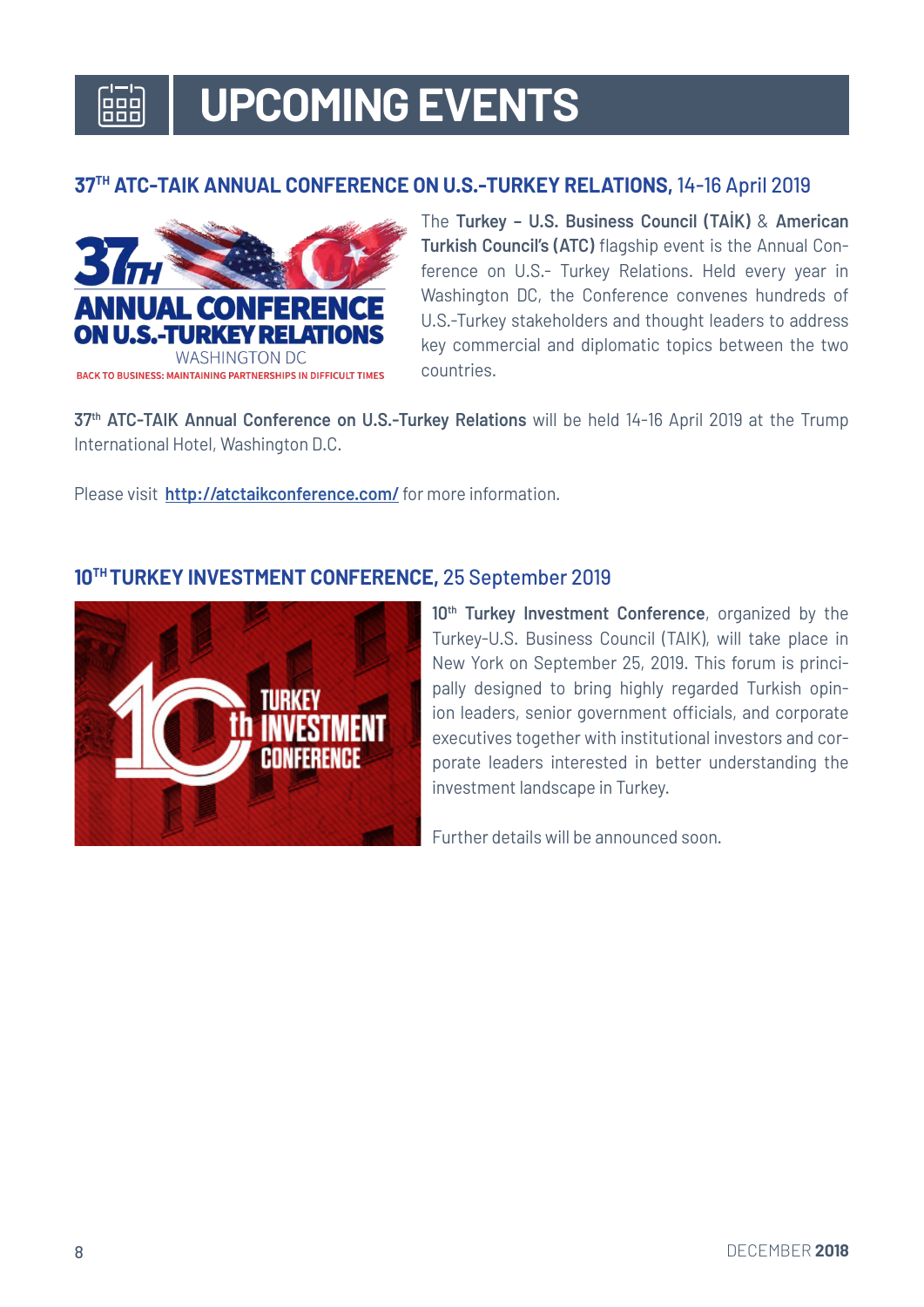

#### **A News**

Anadolu Agency

#### **CNN**

Daily Sabah

**Hürriyet Daily News**

Middle East Monitor

**Reuters**

Yeni Şafak